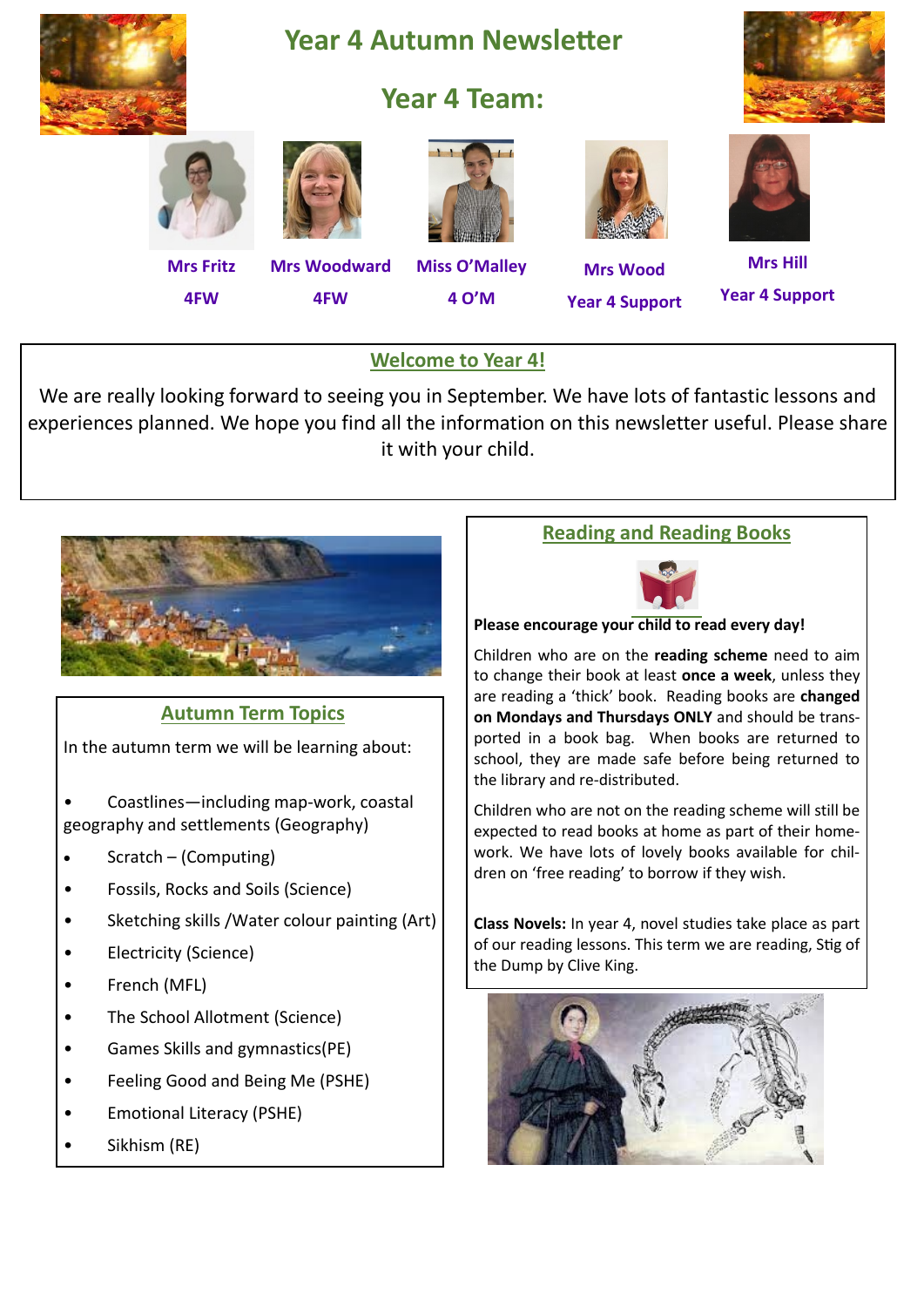



Spellings are set on Thursdays every week and tested the following Thursday. Spelling lists will continue to be uploaded onto See-Saw for the children to access and learn throughout the week. It is imperative that your child **THOROUGHLY LEARNS** their spellings in order to reach the expected standard for Year 4.

Homework ?

Homework will be set via SeeSaw on Thursdays and should be completed by the following Tuesday if possible. Tasks will be varied and will link to class work and topics. The class teacher will comment on finished work on SeeSaw.





# **Multiplication Tables**

By the end of Year 4, pupils are expected to be able to recall **ALL** multiplication tables up to 12x12. They will be given a multiplication tables check (MTC) by the government at the end of the year. Please continue to encourage your child to use **Timestables Rockstars** to help with this. We have a weekly tables progress test in class every Friday.



This term we will work on improving **handwriting skills**. Many children will earn their **'pen licence'**  and can write in pen in their books. School provides a blue pen for children to use once they have their Pen Licence, but your child may wish to use an erasable pen which you can purchase from most supermarkets, stationers or Amazon. Practising at home will really help your child to improve, so please encourage them to do so, especially with written homework tasks which should be joined and neatly presented.

## **PE**

**PE** days will be **Monday and Wednesdays for 4FW and Tuesday and Thursday for 4O'M**. PE will take place outdoors – weather permitting. Children should come to school in their PE kits on these days. Suitable **winter** PE kits consist of jogging bottoms, a T shirt, a sweatshirt or fleece (if possible grey, black and green school colours) and trainers (NOT pumps). Hair longer than shoulder length should be tied back and no jewellery to be worn, unless religious.